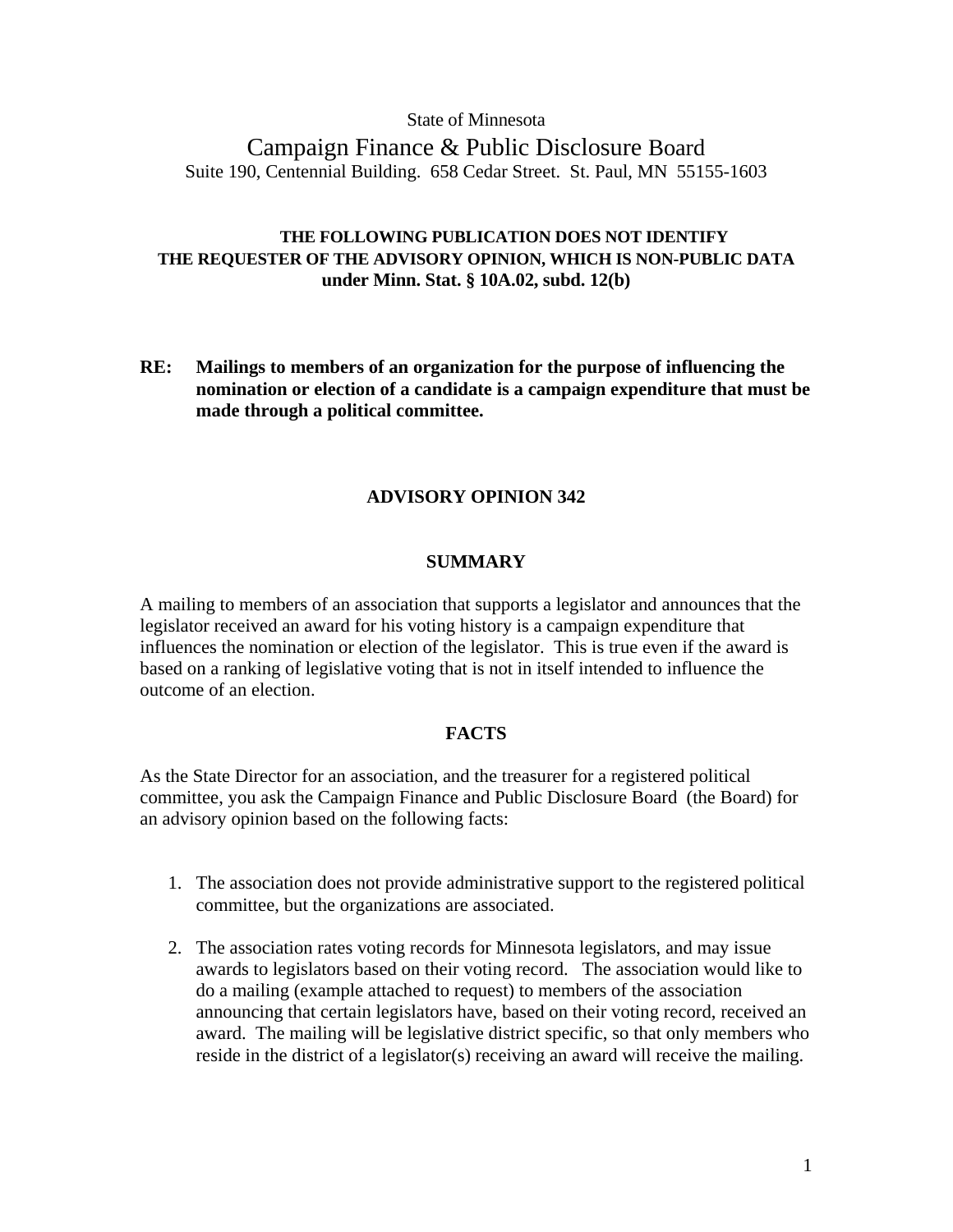3. The political committee endorses candidates, and sends mailings to members announcing endorsed candidates. The political committee has considered these mailings campaign expenditures and reports them as such to the Board.

# **ISSUE ONE**

If the association sends some or all of its members the example announcement of a legislator earning an award from the association, is the cost of the mailing a campaign expenditure?

### **OPINION**

In the example provided to the Board, members of the organization learn from the mailing that a legislator has earned the award based on their voting record over the last two years. The mailing goes on to extol the understanding the legislator has of the role of the association in the Minnesota economy, and to explain that the legislator is a good friend of the association and a real supporter of the association."

The award given to the legislator, the listing of the positive qualities of the legislator, and that the mailing announcing the award is sent by district to members who can vote for the legislator goes beyond merely announcing an informational scorecard of legislative voting history. Using the example provided by the association, the Board concludes that the mailing would be a campaign expenditure that must be paid with political committee funds.

The Board recognizes that many organizations wish to evaluate the voting record of legislators against an ideal voting record as defined by the organization. Legislative "scorecards" that track and rank the voting records of legislators are assumed to be educational in nature if presented as factual information to members of the organization, or to the general public at large. However, the inclusion of the legislative scorecard, or any other educational information, does not make a mailing immune from classification as a campaign expenditure if other material or statements in the mailing have the clear purpose of influencing the nomination or election of a candidate.

#### **ISSUE TWO**

May an association send out letters, newsletters, or other publications to members only, reporting on a lawmakers past voting performance as measured against the association's rating criteria, and not have it counted as a political committee expenditure?

#### **OPINION**

Providing a legislative scorecard that contains information on the voting record of members of the legislator when compared to an ideal voting record as defined by an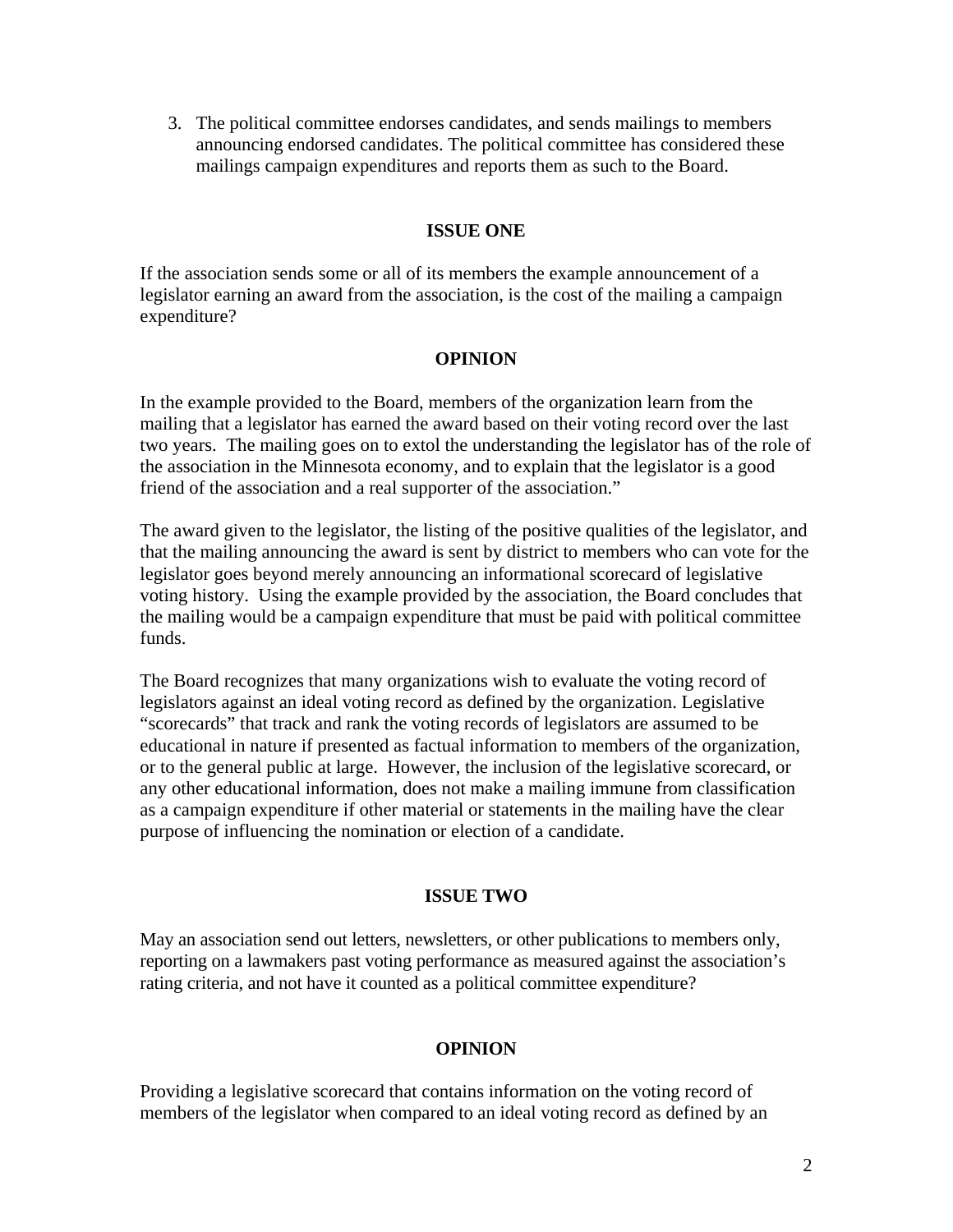association is not necessarily a campaign expenditure. An association may have purposes that are not campaign related to inform its membership of legislative voting records.

When the legislative scorecard is used as a tool, or part of an overall effort, to influence the nomination or election of a candidate, it becomes a campaign expenditure as defined in Minn. Stat. **5** 1 0A.01, subd. 9. Campaign expenditures must be made through a registered political committee.

Issued  $62802$ 

Douglas A. Kelley, Chair

Campaign Finance and Public Disclosure Board

 $\overline{3}$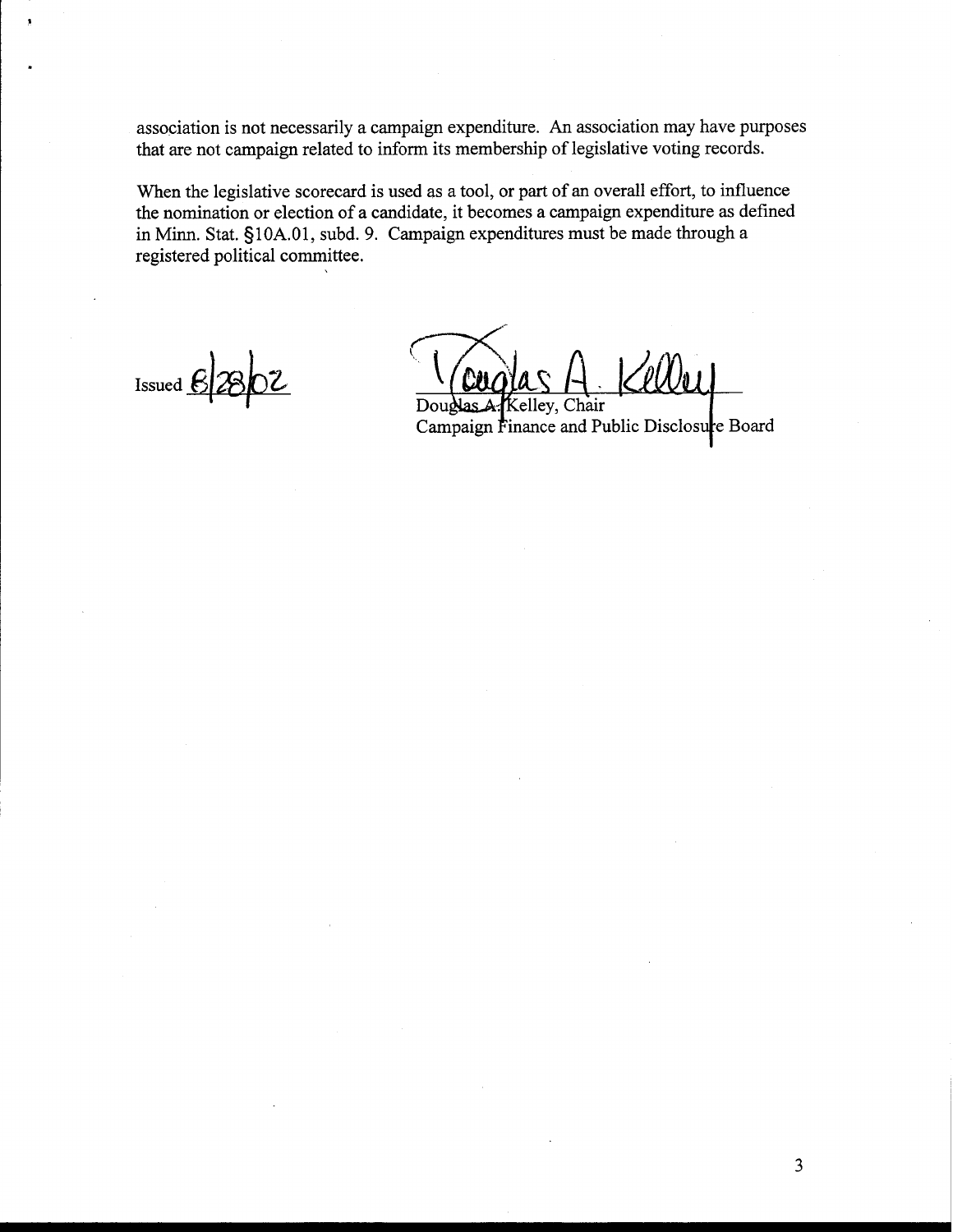# **Cited Statutes**

### **10A.01 DEFINITIONS.**

 Subd. 9. **Campaign expenditure**. "Campaign expenditure" or "expenditure" means a purchase or payment of money or anything of value, or an advance of credit, made or incurred for the purpose of influencing the nomination or election of a candidate or for the purpose of promoting or defeating a ballot question.

An expenditure is considered to be made in the year in which the candidate made the purchase of goods or services or incurred an obligation to pay for goods or services.

An expenditure made for the purpose of defeating a candidate is considered made for the purpose of influencing the nomination or election of that candidate or any opponent of that candidate.

Except as provided in clause (1), "expenditure" includes the dollar value of a donation in kind.

"Expenditure" does not include:

(1) noncampaign disbursements as defined in subdivision 26;

 (2) services provided without compensation by an individual volunteering personal time on behalf of a candidate, ballot question, political committee, political fund, principal campaign committee, or party unit; or

 (3) the publishing or broadcasting of news items or editorial comments by the news media.

### **10A.071 CERTAIN GIFTS BY LOBBYISTS AND PRINCIPALS PROHIBITED.**

Subdivision 1. **Definitions**.

(a) The definitions in this subdivision apply to this section.

 (b) "Gift" means money, real or personal property, a service, a loan, a forbearance or forgiveness of indebtedness, or a promise of future employment, that is given and received without the giver receiving consideration of equal or greater value in return.

 (c) "Official" means a public official, an employee of the legislature, or a local official of a metropolitan governmental unit.

Subd. 2. **Prohibition**. A lobbyist or principal may not give a gift or request another to give a gift to an official. An official may not accept a gift from a lobbyist or principal.